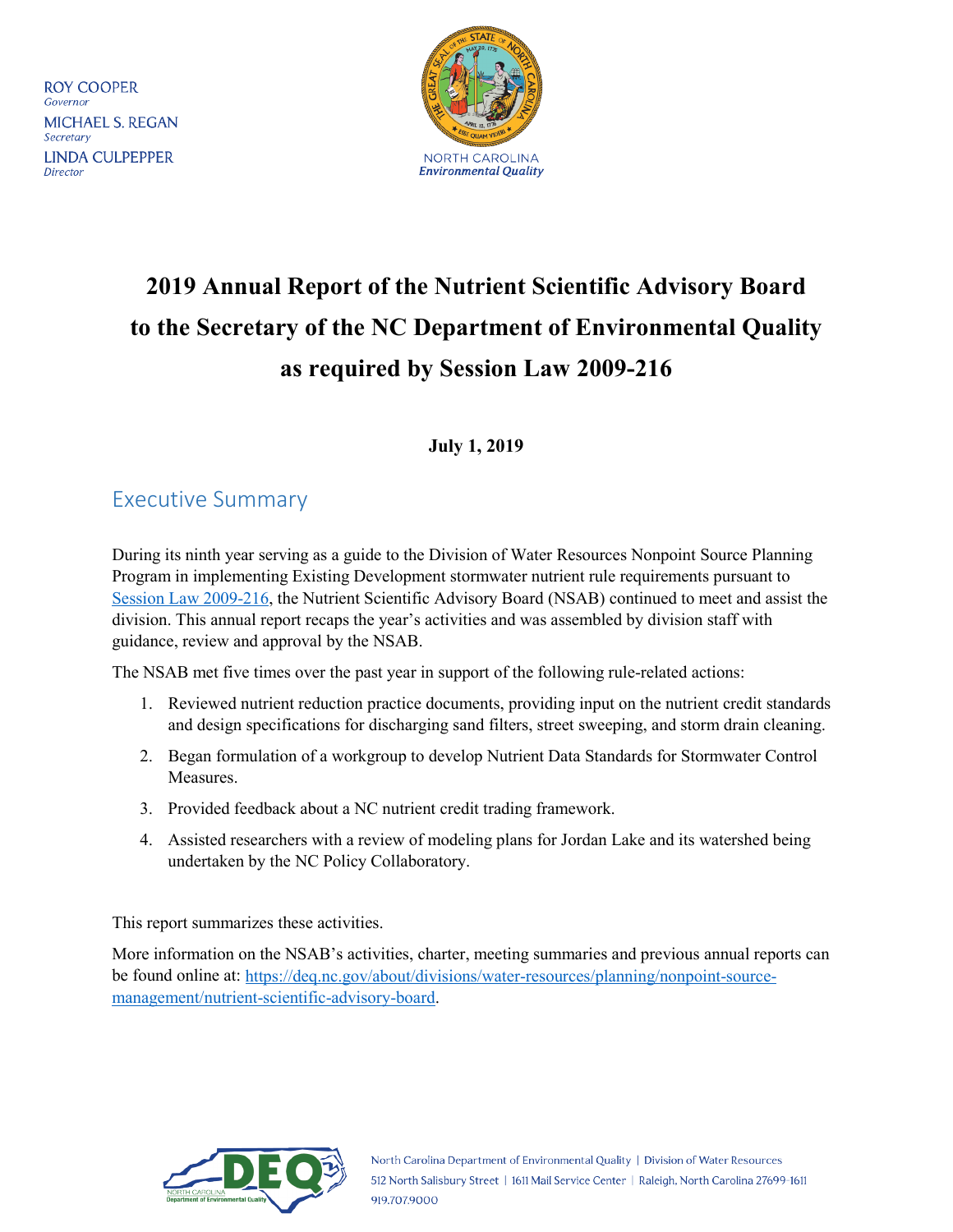# Table of Contents

| III. |  |  |  |  |
|------|--|--|--|--|
| IV.  |  |  |  |  |
|      |  |  |  |  |
|      |  |  |  |  |
| VII. |  |  |  |  |
|      |  |  |  |  |

## <span id="page-1-0"></span>I. Introduction

The Nutrient Scientific Advisory Board (NSAB), serving as a guide to the Division of Water Resources (DWR) Nonpoint Source Planning staff, continued to meet and assist the Division during 2018-2019. This annual report to the Secretary of the Department of Environmental Quality was assembled by division staff with guidance, review and approval by the NSAB.

[Session Law 2009-216](http://www.ncleg.net/sessions/2009/bills/house/pdf/h239v6.pdf) established requirements for local governments and state/federal entities in the Jordan Lake watershed to reduce nutrient loading from existing developed lands. It also required the establishment of an advisory board to assist the state to identify, review, and refine strategies to reduce nutrient loading in the existing development community of Jordan Lake watershed and other watersheds that may face similar requirements in the future. Its full duties are listed in [Session Law found in Section](#page-5-0)  [VIII](#page-5-0) below and include advising the Secretary "on any other issue related to management and restoration of nutrient-impaired water bodies".

In 2010, the Secretary established a 10-member Nutrient Scientific Advisory Board. As specified by legislation, up to six of the board's members are representatives of local governments in the Jordan Lake watershed, while other members represent the conservation community, water quality science, stormwater engineering expertise and the N.C. Department of Transportation. In 2013, the NSAB added an advisor from the Falls Lake watershed to represent local governments subject to a similar set of rules in Falls Lake watershed.

Since its inception, the NSAB has actively assisted DWR to both better define nutrient reduction needs and improve the tools to reduce nutrient loading from existing developed lands. The remainder of this report provides updates on the NSAB's activities over the last year.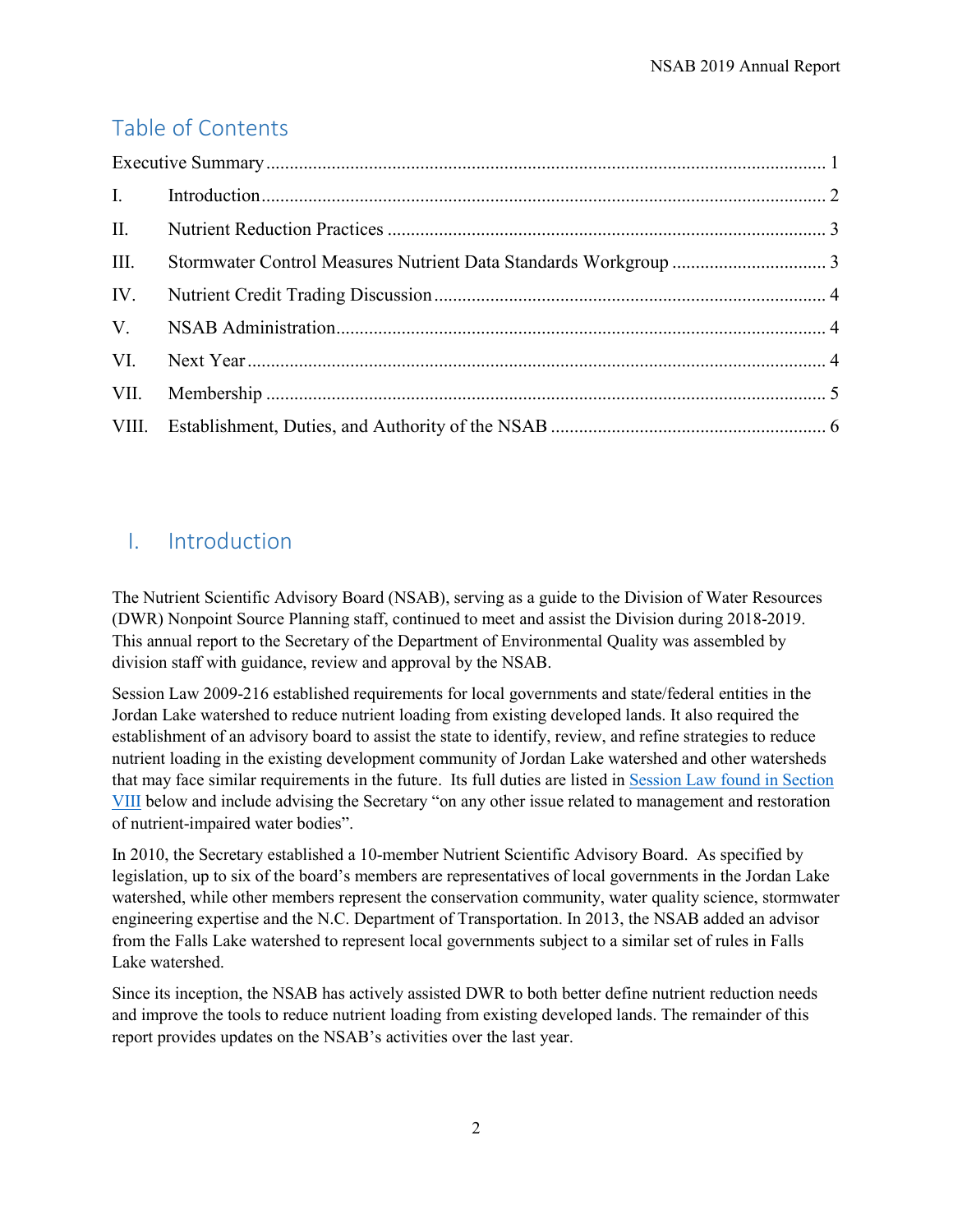## <span id="page-2-0"></span>II. Nutrient Reduction Practices

As they are approved by DWR, nutrient reduction practices of all kinds are added to the set of options local, state and federal parties may use to achieve nutrient load reductions from existing developed lands.

Staff develops new practice documents using DWR's credit development process; additions to research data; assistance from subject matter experts; discussion, review and advisement by the NSAB; and public comment. Vetted practices are approved by the DWR Director, and added to the initial set approved by the EMC in 2013.

Status:

In the past year, the NSAB has discussed draft credit documents for:

- Street and Storm Drain Cleaning: The nutrient accounting for Street and Storm Drain Cleaning has been developed but final crediting of the practice has not yet been agreed upon.
- Discharging Onsite Wastewater Sand Filters: Endorsed by the NSAB and subsequently approved by the DWR Director in April 2019.

In the upcoming year, the NSAB is expected to review for potential endorsement, the following nutrient reduction practices, currently in various stages of completion:

- Street and Storm Drain Cleaning
- Forest Preservation
- Malfunctioning Septic Systems
- Riparian Buffer Improvements and Stream Restoration in Developed Areas
- Urban Reforestation
- Wastewater Regionalization
- Wastewater Overtreatment

## <span id="page-2-1"></span>III. Stormwater Control Measures Nutrient Data Standards Workgroup

In 2019 the NSAB began formulation of a workgroup to develop Nutrient Data Standards for Stormwater Control Measures (SCMs).

Growing interest in finding the most cost-effective nutrient practices has included reevaluation of nutrient values previously established for urban stormwater control measures. This has led to a desire to standardize technical data requirements to support SCM nutrient credit revisions as well as new SCM approvals. This year, the NSAB assisted DWR staff in putting together a workgroup to tackle this need.

The Stormwater Permitting Unit (SPU) of the Division of Energy, Mineral and Land Resources (DEMLR) has authority for establishing and revising the set of acceptable SCMs for post-construction stormwater control. SPU works with stormwater researchers and the DWR NPS Planning Branch to set and revise nutrient credit assignments for these practices. The currently approved set of new development SCMs, including their nutrient crediting specifications, is captured in [DEMLR's SCM Crediting](https://deq.nc.gov/sw-bmp-manual)  [Document.](https://deq.nc.gov/sw-bmp-manual)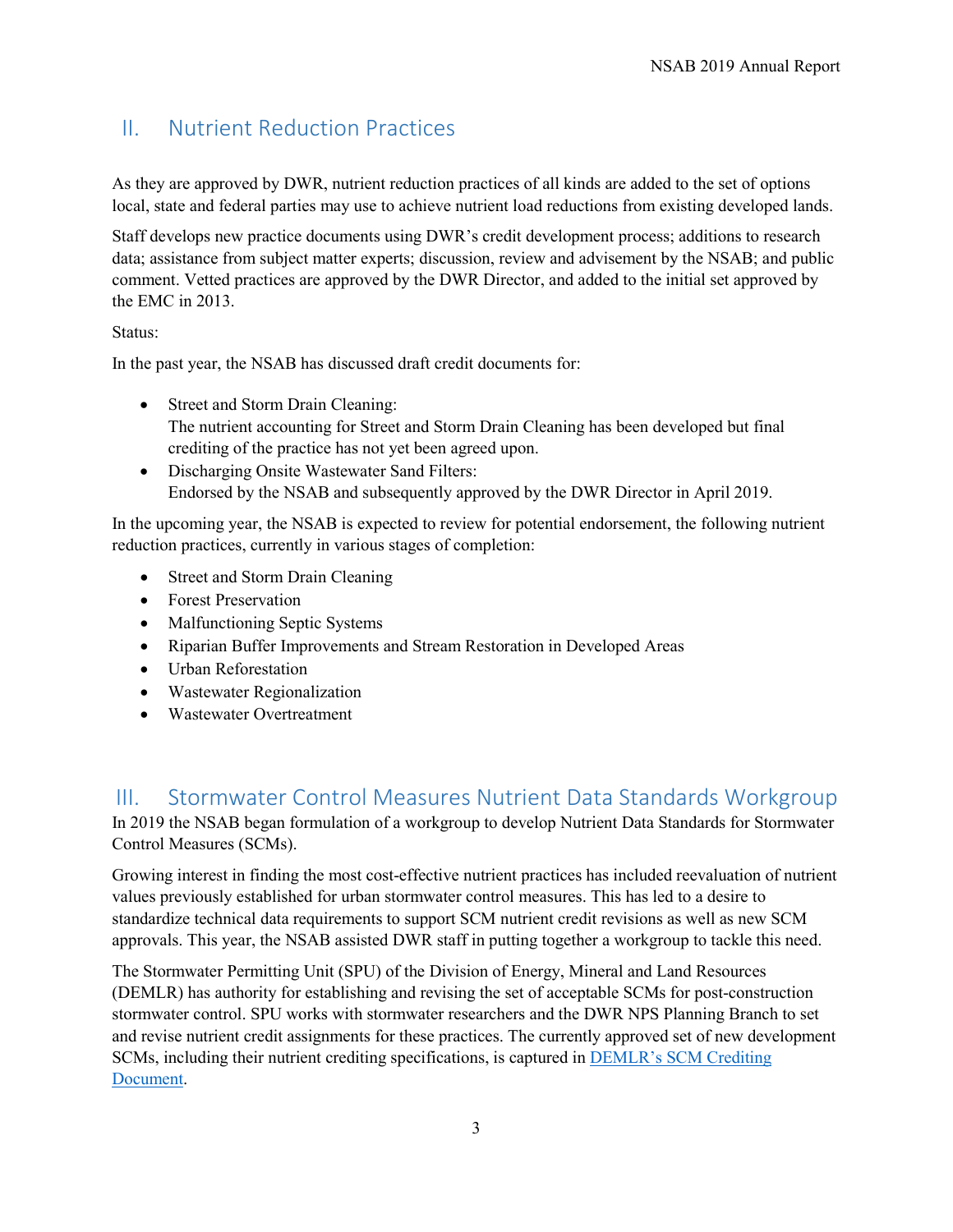This workgroup would flesh out data standards that would support agency revisions to current SCM credits and credits for new SCMs going forward. The nutrient data standards will be developed from the work of staff, subject matter experts, and stormwater researchers. This workgroup will standardize data evaluation and document the approach for each measure.

## <span id="page-3-0"></span>IV. Nutrient Credit Trading Discussion

North Carolina has authorized nutrient credit trading through legislation, and forms of trading are in use in nutrient managed watersheds. Staff has been developing a framework to comprehensively explain, and identify options for improving, the current framework. The NSAB has been reviewing and providing input on the current discussion document, and the draft document is available on the NSAB website. The NSAB is the staff's first point of outreach when discussing the trading framework.

## <span id="page-3-1"></span>V. NSAB Administration

The NSAB was begun in 2010. It's charter, developed in 2017, is found on the [NSAB website.](https://deq.nc.gov/about/divisions/water-resources/planning/nonpoint-source-management/nutrient-scientific-advisory-board) The authority of the NSAB is laid out with its establishment in [Session Law 2009-216 found in Section VIII](#page-5-0) below. In 2018, at the request of a member, the NSAB simplified its decision-making process.

#### <span id="page-3-2"></span>VI. Next Year

The NSAB will continue to work on several important tasks in the coming year. Division staff expect to seek the board's endorsement of draft credit proposals for Nutrient Reduction Practices noted above, the Nutrient Credit Trading Framework, and technical policy decisions to be included in an Existing Development Model Program.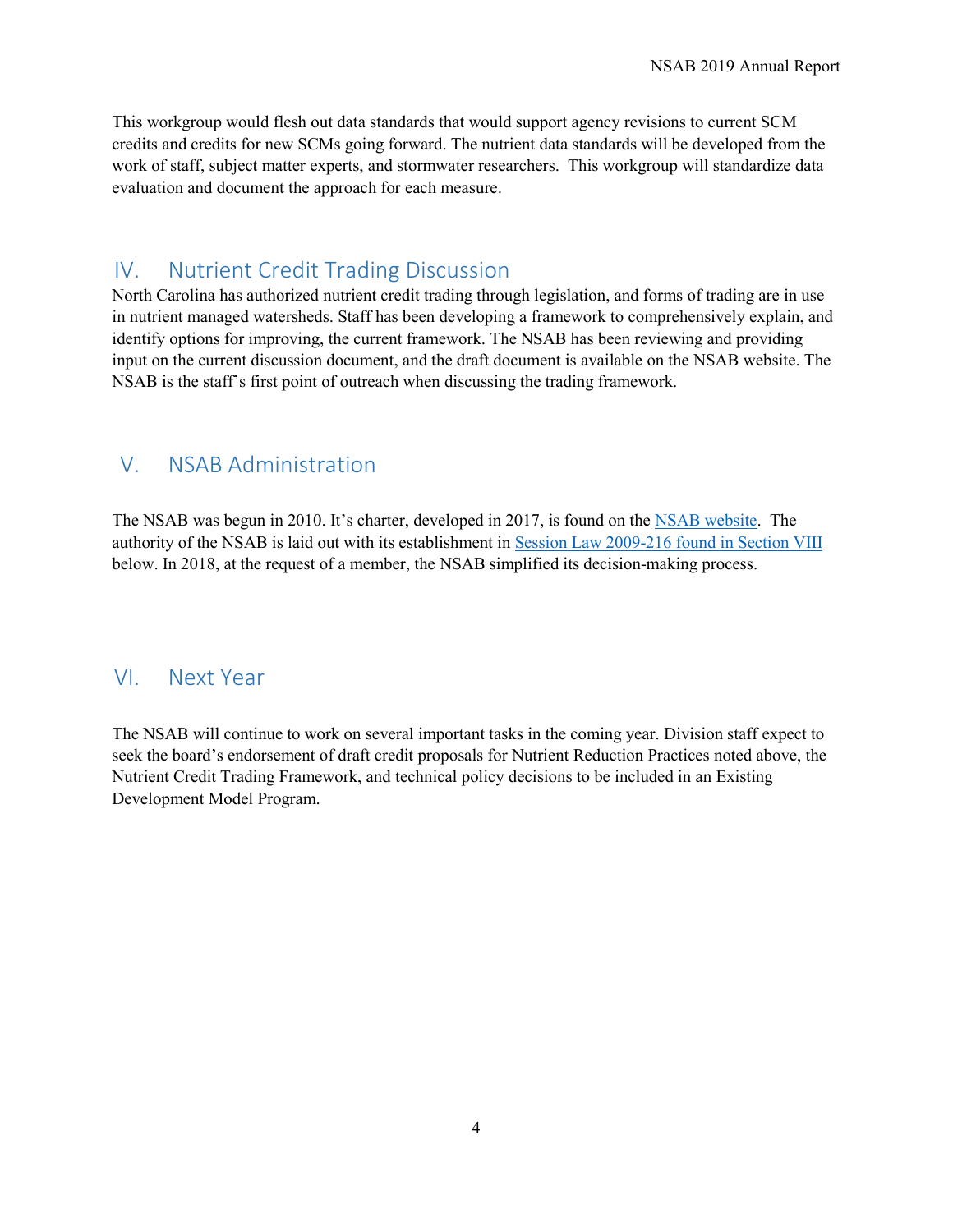# <span id="page-4-0"></span>VII. Membership

|                | <b>NSAB Position</b>                             | <b>Member</b>             | Organization                                                     |
|----------------|--------------------------------------------------|---------------------------|------------------------------------------------------------------|
| 1              | Local Government Representative                  | Sandra Wilbur             | City of Durham                                                   |
| 2              |                                                  | Allison Weakley           | Town of Chapel Hill                                              |
| 3              |                                                  | Morgan DeWit <sup>2</sup> | Chatham County                                                   |
| $\overline{4}$ |                                                  | David Phlegar             | City of Greensboro                                               |
| 5              |                                                  | Josh Johnson              | Cities of Mebane and<br>Graham; Towns of Elon<br>and Gibsonville |
| 6              |                                                  | Eric Kulz                 | Town of Cary                                                     |
| $\overline{7}$ | Professional or Academic Representative          | Michael Burchell          | <b>NCSU</b>                                                      |
| 8              | Professional Engineer                            | Sally Hoyt                | UNC- Chapel Hill                                                 |
| 9              | NC DOT Representative                            | Andy McDaniel             | <b>NC DOT</b>                                                    |
| 10             | <b>Conservation Organization Representative</b>  | Peter Raabe               | <b>American Rivers</b>                                           |
| 11             | Falls Lake Watershed Representative <sup>1</sup> | <b>Forrest Westall</b>    | <b>Upper Neuse River Basin</b><br>Association                    |

#### **Nutrient Scientific Board Members**

[Session Law 2009-216](#page-5-0) (4)(a) listed in Section VIII calls for the establishment of the NSAB and stipulates five to 10 members with expertise or interests listed in the table above.

<sup>1</sup> In 2013 the NSAB chose to add an advisor to the board to represent the interests of Falls Lake Watershed local governments.

<sup>2</sup> In 2018, the Secretary of DEQ appointed this new member to the NSAB.